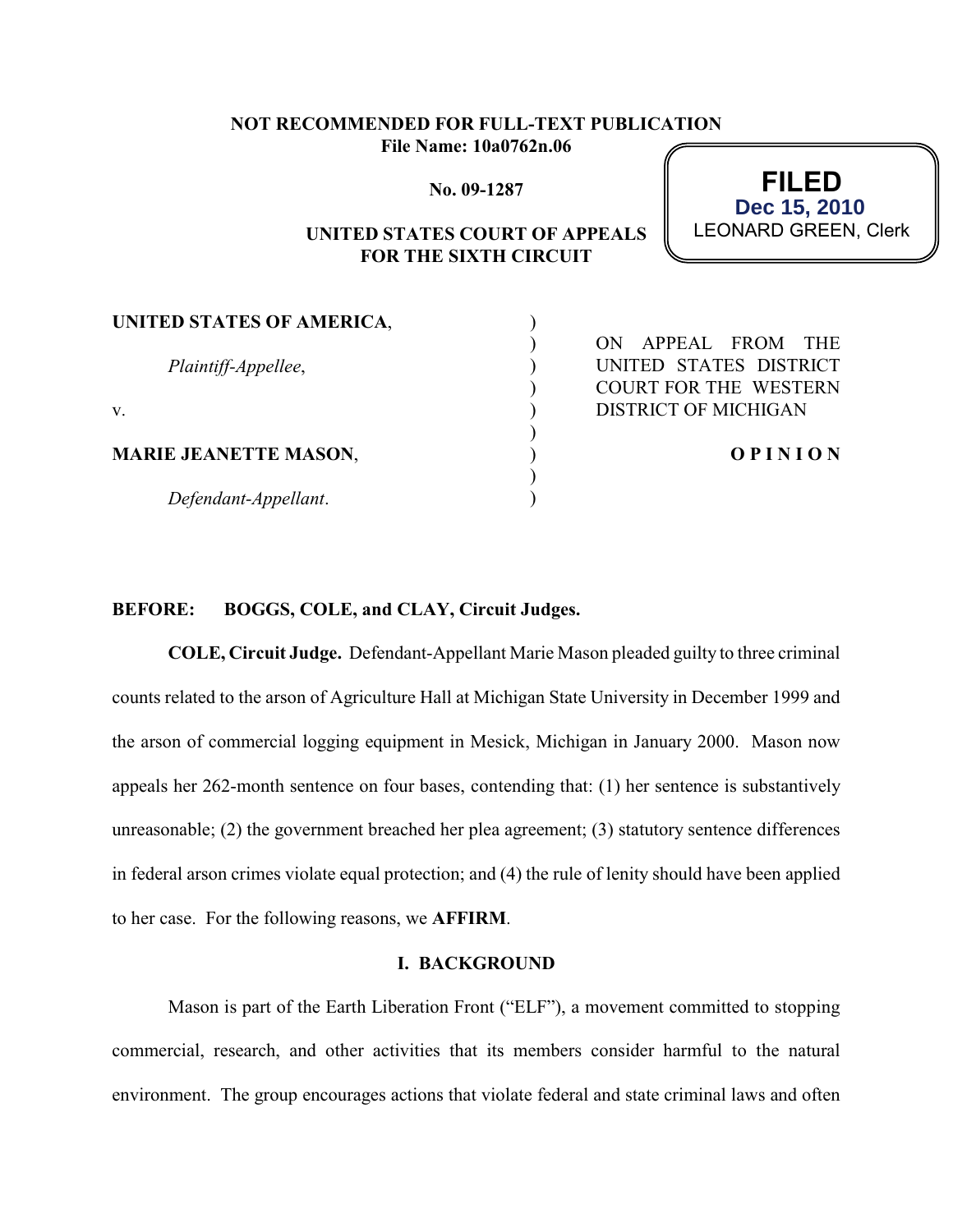accomplishes its goals through politically motivated violence designed to intimidate or coerce the general civilian population, private business, and government. Arson is one of the most frequently employed forms of ELF action.

Mason and her co-conspirators learned that Agriculture Hall at Michigan State University ("MSU") received government funding for plant genetic research, and on December 30, 1999, they discussed committing arson in order to destroy research records and facilities. On December 31, 1999, Mason and a co-conspirator set fire to Agriculture Hall, causing \$1.1 million in property damage. Responding firefighters faced a substantial risk of physical injury in extinguishing the flames.

The next day, January 1, 2000, Mason and her co-conspirators set fire to commercial logging equipment that was parked along a road near Mesick, Michigan. Mason admitted that the arson was motivated by a desire to intimidate, coerce, and deter government agencies, private organizations, and the general public from conducting or supporting the commercial logging industry.

Pursuant to a plea agreement with the government, Mason pleaded guilty to (1) conspiracy to commit arson in violation of 18 U.S.C. § 844(n), based on both fires; (2) aggravated arson in violation of 18 U.S.C. § 844(f)(1) and (2), based on the MSU fire; and (3) arson in violation of U.S.C. § 844(i), based on the logging equipment fire. As part of her plea agreement, Mason admitted her role in the arsons and her participation in twelve prior acts of property destruction on behalf of ELF. Mason also acknowledged that she had committed between \$2.5 and \$7 million worth of property destruction on behalf of ELF and that the offenses charged involved, or were intended to promote, a "federal crime of terrorism" as defined in 18 U.S.C.  $\S$  2332b(g)(5).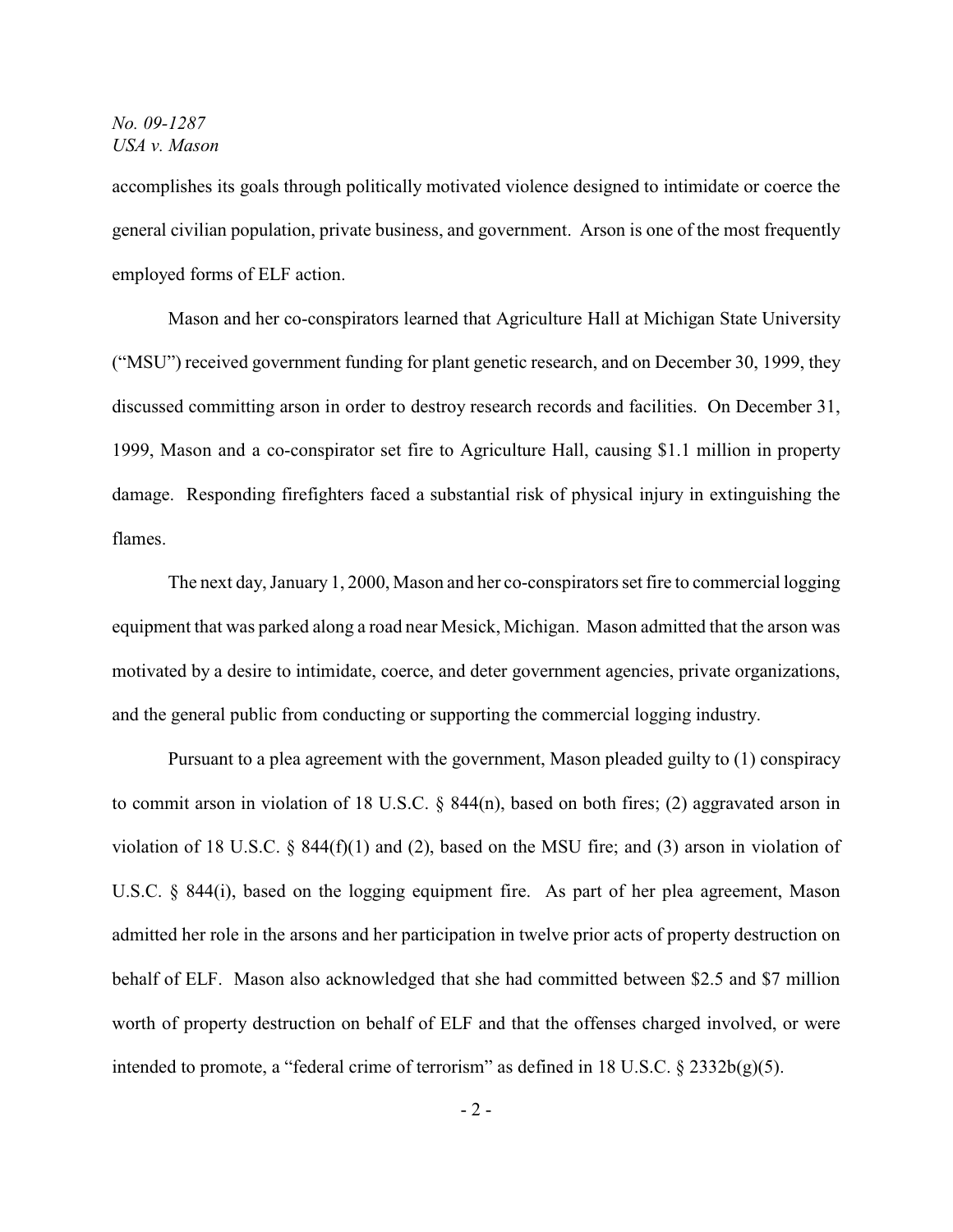In return, the government promised, among other things, "not to advocate for a sentence to imprisonment of greater than 240 months, even if the final adjusted advisory Sentencing Guideline range propose[d] a higher sentence," and not "to appeal any sentence to imprisonment of at least 180 months." (Plea Agreement, Dist. Ct. Docket No. 101, at 12-13.)

The United States Probation and Pretrial Services Office issued an Amended Presentence Investigation Report ("PSR"). Using the 2008 version of the United States Sentencing Guidelines ("U.S.S.G." or "Guidelines"), the PSR calculated Mason's base offense level at twenty-four. The offense level was then increased by twelve pursuant to U.S.S.G. § 3A1.4(a) because the offense involved or was intended to promote a federal act of terrorism, increased by three because Mason held a leadership role in the offense, increased by two because there were multiple counts, and reduced by three for acceptance of responsibility. This yielded an adjusted offense level of thirtyeight. Mason had zero criminal history points, which would ordinarily yield a criminal history category of I, resulting in a Guidelines range of 235 to 293 months. Because Mason qualified for the U.S.S.G. §3A1.4(b) terrorism adjustment, however, her criminal history category was increased to category VI. The PSR therefore calculated Mason's adjusted Guidelines range at 360 to 480 months' imprisonment.

The district court overruled Mason's objection to the terrorism adjustment because her admissions in the plea agreement made it clear that the adjustment applied. The court noted, however, that the adjustment was without gradation and declined to apply the full twelve-level enhancement, opting to sentence Mason at offense level thirty-two rather than thirty-eight. The court also found that the terrorism adjustment's effect of increasing Mason's criminal history from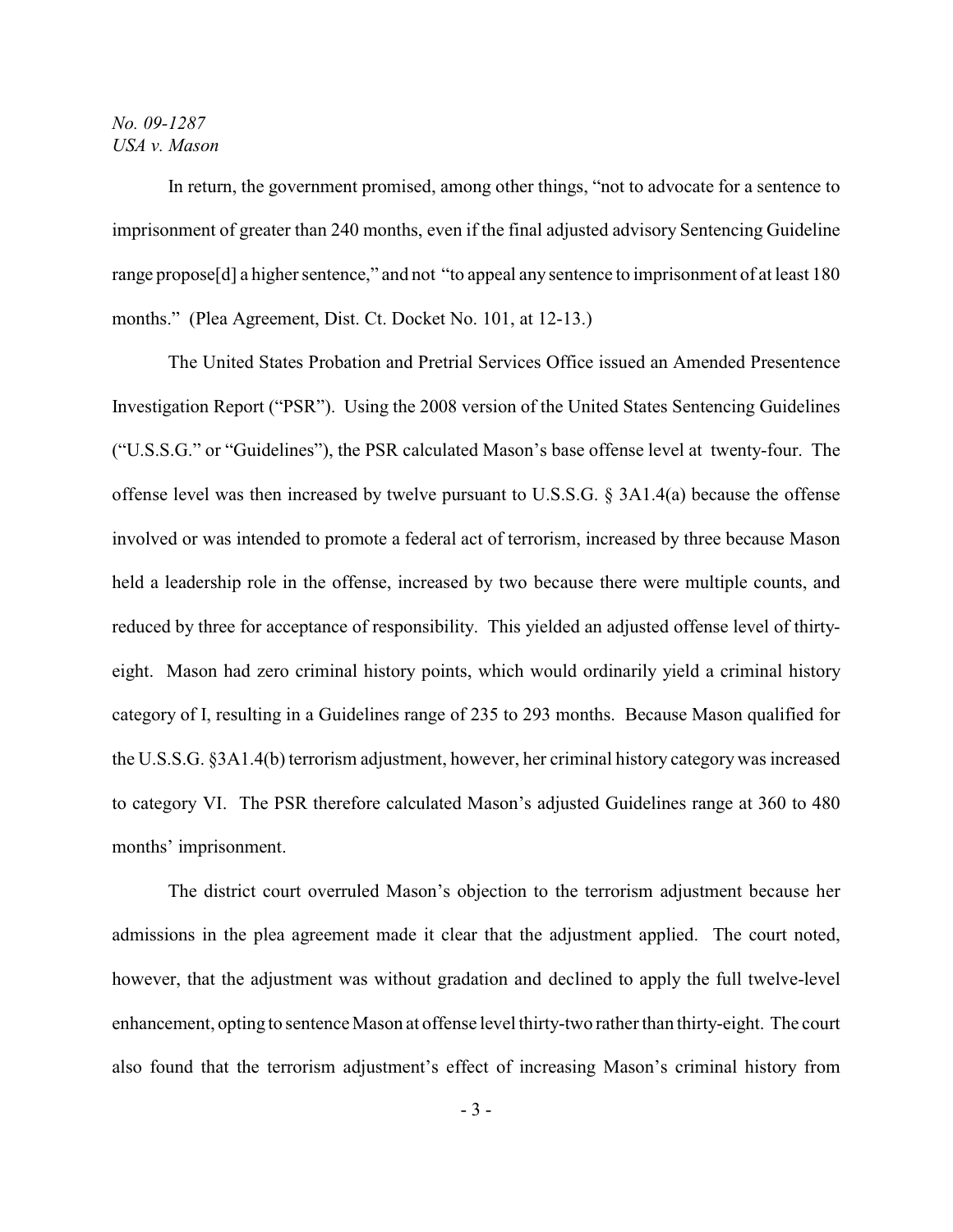category I to category VI did not cause an overstatement of her criminal history because she had admitted in her plea agreement to participating in a long list of uncharged crimes.

At the sentencing hearing, the government presented extensive, cumulative evidence of the facts and circumstances surrounding the fires; ELF's "radical" nature and its claimed responsibility for other acts of arson; and Mason's continued involvement in violent protests. The government phrased its sentence recommendation as follows:

Now, the government has recommended a sentence of 240 months, your Honor, which we know is significantly below the advisory guideline range. That is based on a number of considerations but, of course the government comes at this from a different perspective than the Court does.

The government–[reached] these recommendations as part through [sic] a negotiating process, a bargaining process with the defendant, what is it worth to this district, what was it worth to the Eastern District of Michigan, Southern District of Indiana, globally what is it worth to the affected districts to have to compromise other ongoing investigative activities. There is an element of market ethic, market motive that comes into a negotiated government recommendation, and I realize that . . . the Court doesn't have that consideration at all. I'm just explaining to the Court why we are recommending a sentence that is so far below the bottom of the advisory guideline range. Based upon all the facts and circumstances of our investigation, past and present, it made sense for the government to bind itself to not advocate for a sentence in excess of 20 years, 240 months, and we are going to stick by that even though arguably we might have grounds not to. We are going to stick by that promise, and the government is not advocating for a sentence in excess of 240 months.

As [defense counsel] points out in his sentencing memo, and we acknowledge in ours, if the Court decides in the exercise of its full discretion to impose that sentence, while it would be ten years, 120 months below the guidelines, it would still be the most onerous sentence imposed in a case of this sort to date. So based on all of those considerations and purely from the government's law enforcement perspective, we think a sentence of 240 months would be appropriate.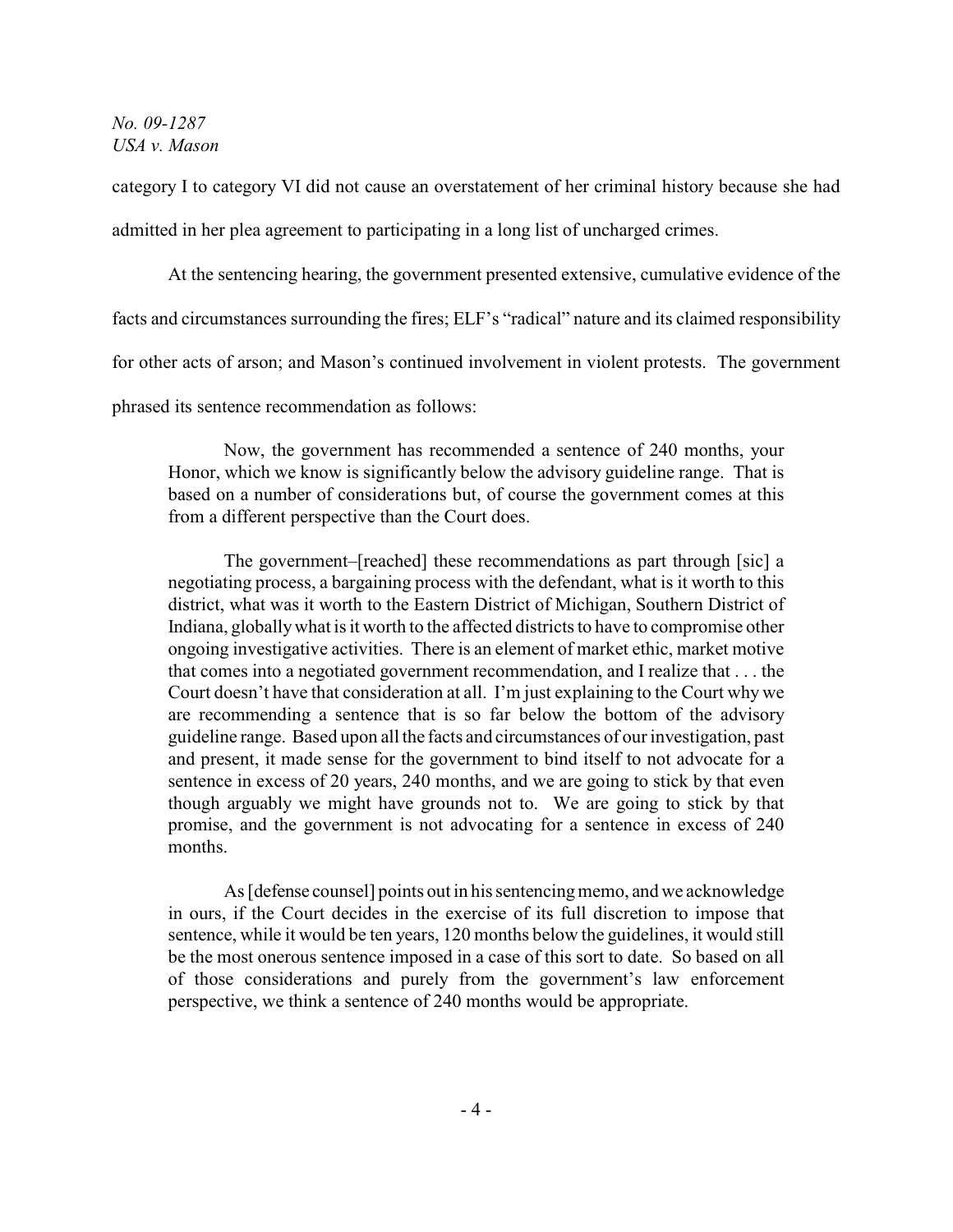(Sentencing Hr'g Tr., Dist. Ct. Docket No. 201, at 70-71.) Mason did not object at sentencing to any of the government's statements.

The district court sentenced Mason to 240 months' imprisonment on the conspiracy count, 262 months' imprisonment on the aggravated arson count, and 180 months' imprisonment on the arson count, all to be served concurrently.

Mason timely filed this appeal.

#### **II. ANALYSIS**

#### **A. Substantive Reasonableness**

*1. Standard of Review*

This court reviews a district court's sentencing determination for reasonableness under a deferential abuse-of-discretion standard. *United States v. Studabaker*, 578 F.3d 423, 430 (6th Cir. 2009) (citing *United States v. Bolds*, 511 F.3d 568, 578 (6th Cir. 2007)). The reasonableness inquiry ordinarily includes both procedural and substantive components. *Id.* at 430-31 (citing *Gall v. United States*, 552 U.S. 38, 51 (2007)). However, because Mason does not challenge the procedural reasonableness of her sentence, this court need only consider the substantive component. *United States v. Tristan-Madrigal*, 601 F.3d 629, 632 (6th Cir. 2010).

"The essence of a substantive-reasonableness claim is whether the length of the sentence is 'greater than necessary' to achieve the sentencing goals set forth in 18 U.S.C. § 3553(a)." *Id.* at 632- 33. "A sentence is substantively unreasonable if the district court selects the sentence arbitrarily, bases the sentence on impermissible factors, fails to consider pertinent § 3553(a) factors or gives an unreasonable amount of weight to any pertinent factor." *Id.* at 633. Although review for substantive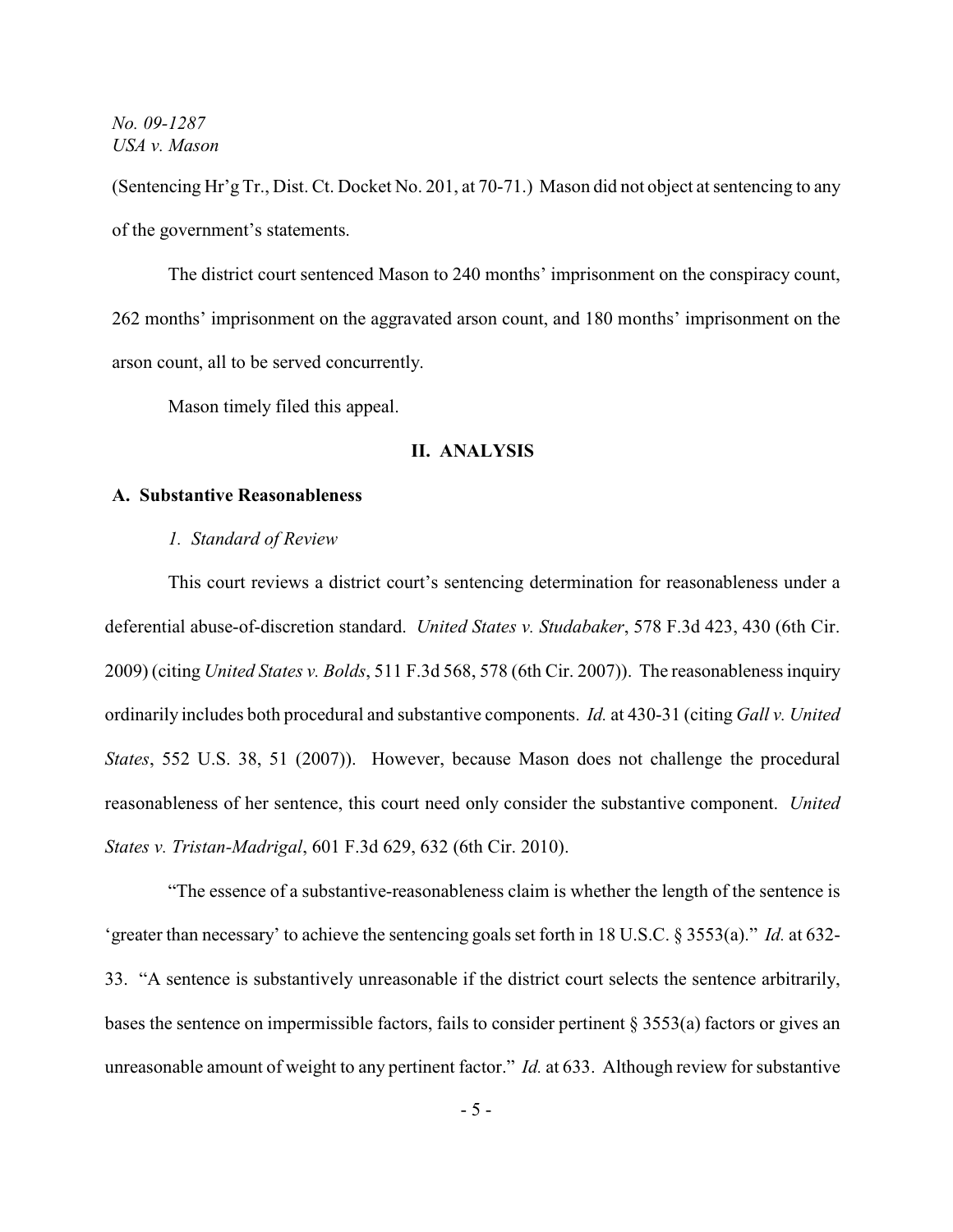reasonableness must take the totality of the circumstances into account, *id.*, a sentence within the Guidelines range "warrants a presumption of reasonableness," *United States v. Herrera-Zuniga*, 571 F.3d 568, 590 (6th Cir. 2009).

#### *2. Discussion*

Mason argues that her sentence is substantively unreasonable because the district court: (1) failed to avoid unwarranted sentence disparities; (2) mechanically applied the U.S.S.G. § 3A1.4 terrorism adjustment; and (3) based its sentence primarily on punishment.

#### *(a) Failure to avoid sentence disparities*

Mason argues that her sentence is unreasonable because fifteen other defendants whose crimes caused more financial damage than hers received sentences of no more than 156 months' imprisonment. As this court has previously stated, "'it is pointless' for defendants who receive within-Guidelines sentences to raise unwarranted-disparity claims." *United States v. Vassar*, 346 F. App'x 17, 29 (6th Cir. 2009) (quoting *United States v. Shrake*, 515 F.3d 743, 748 (7th Cir. 2008)). "The Guidelines exist to help ensure that similarly-situated defendants are punished similarly. Thus, '[s]entencing disparities are at their ebb when the Guidelines are followed.'" *Id.* (quoting *United States v. Boscarino*, 437 F.3d 634, 638 (7th Cir. 2006)). Moreover, the sentencing disparities in this case are warranted because most of the defendants to whom Mason analogizes cooperated with law enforcement and received the benefit of substantial-assistance motions that lowered their Guideline ranges. *Cf. United States v. Phinazee*, 515 F.3d 511, 520 (6th Cir. 2008) (recognizing cooperation and substantial-assistance motions as a basis for warranted sentencing disparities). It is also unclear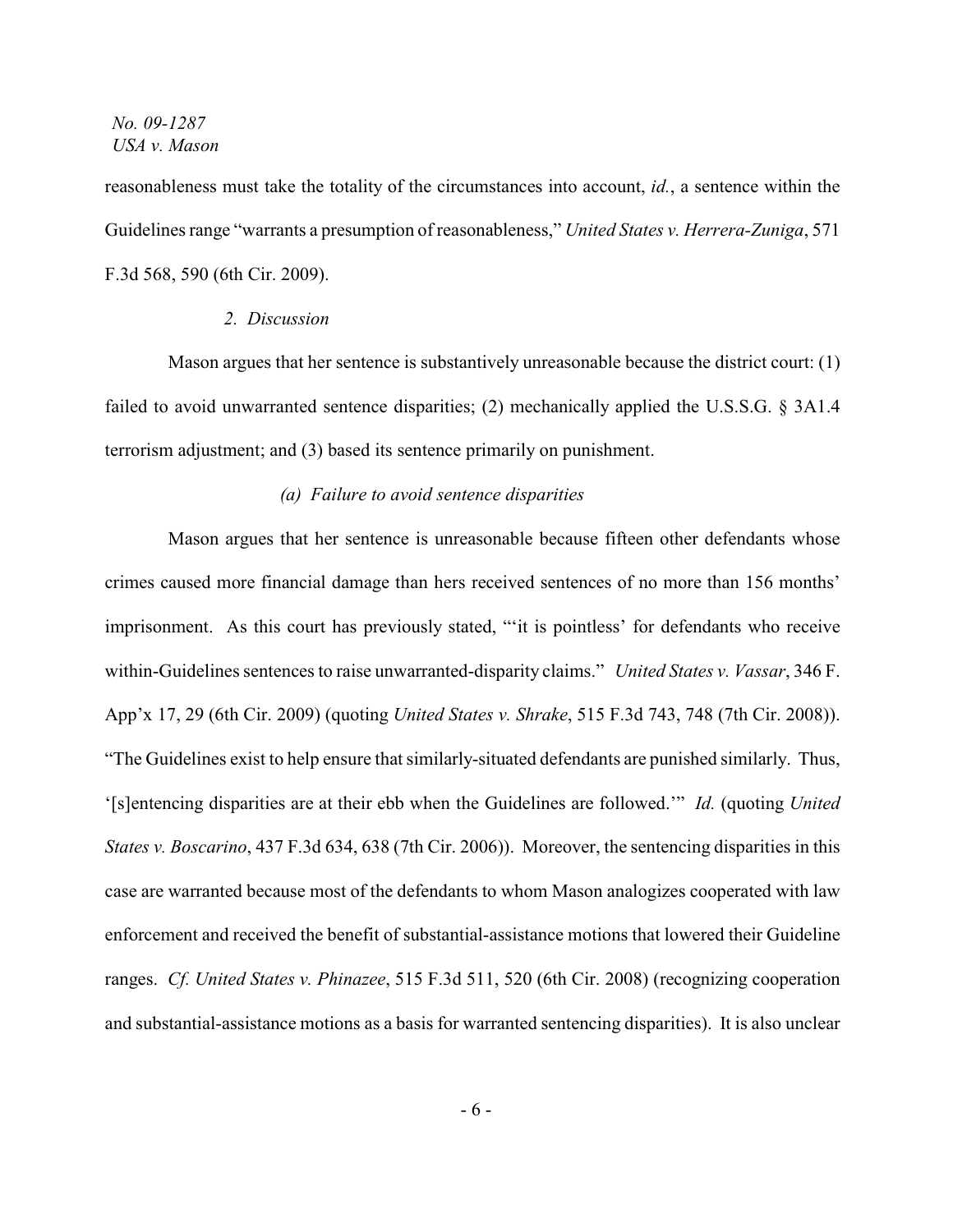whether the sentencing courts applied the terrorism adjustment to those defendants. Because the other defendants were not similarly situated, Mason's argument necessarily fails.

### *(b) Application of terrorism adjustment U.S.S.G. § 3A1.4*

Mason then contends that her sentence is unreasonable because the district court improperly applied the terrorism adjustment. Relying on *Kimbrough v. United States*, 552 U.S. 85 (2007), and *Spears v. United States*, 129 S. Ct. 840 (2009), Mason argues that the district court should have declined to apply the adjustment because the Sentencing Commission promulgated the terrorism adjustment pursuant to congressional directive, not pursuant to empirical research. This argument misconstrues *Kimbrough* and *Spears*. Although those cases established that a district court has discretion to vary categorically from the Guidelines based on policy disagreements, neither case held that a district court is *required* to vary. *See United States v. Barron*, 557 F.3d 866, 871 (8th Cir. 2009) (noting that neither *Spears* nor *Kimbrough* "hold[s] that a district court *must* disagree with any sentencing guideline, whether it reflects a policy judgment of Congress or the Commission's 'characteristic' empirical approach"); *accord United States v. Aguilar-Huerta*, 576 F.3d 365, 367-68 (7th Cir. 2009); *United States v. Huffstatler*, 571 F.3d 620, 623-24 (7th Cir. 2009); *cf. United States v. Kosack*, 366 F. App'x 642, 647-48 (6th Cir. 2010) (holding that sentences imposed after *Kimbrough* and before *Spears*—and therefore before the clarification that categorical variance based on policy disagreement is permissible—should be affirmed if there is "no basis to assume that the district court was unaware of its authority" to vary categorically). Although the district court's statement that admissions in Mason's plea agreement "require" the application of the terrorism adjustment might by itself give pause, the court's further explanation—that the PSR and the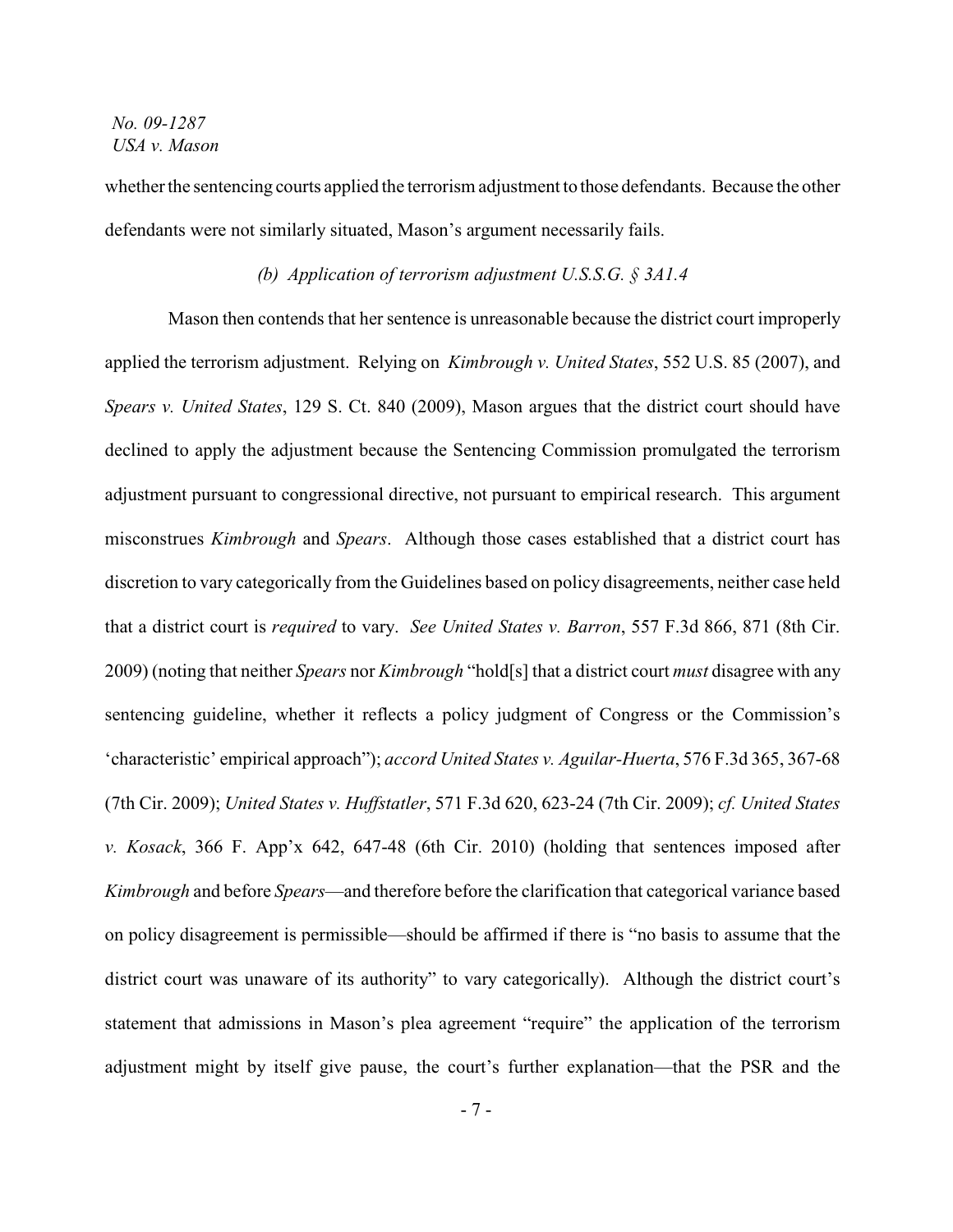indictment contained sufficient allegations to support the terrorism adjustment and that it was aware of its discretion under *Kimbrough* and *Spears*—indicates that the district court understood its authority to disagree with the terrorism adjustment, but chose not to do so.

The record does not support Mason's further contention that the district court mechanically applied the terrorism adjustment and gave that adjustment undue weight. The district court recognized that the terrorism adjustment did not provide gradation and then, rather than increasing Mason's offense level by twelve and sentencing her at offense level thirty-eight, decided to sentence her at offense level thirty-two.

### *(c) Failure to consider factors beyond punishment*

Mason also asserts that her sentence is substantively unreasonable because the district court ignored her arguments on various factors and based its sentencing determination solely on the need to punish. This argument fails because the district court discussed the relevant § 3553(a) factors and did not give unreasonable weight to any one factor.

Mason's argument that general deterrence has no correlation with sentence length and should not have been considered fails. The district court specifically stated that it had considered and rejected the argument, and this court has held that general deterrence is an appropriate consideration at sentencing. *See Phinazee*, 515 F.3d at 515-16.

The sentencing transcript belies Mason's next contention—that the district court essentially lumped together specific deterrence and the potential for rehabilitation, and therefore did not give due weight to these two factors. The district court discussed general deterrence and stated that the sentence imposed needed to send a clear signal that Mason's crimes were so violative of societal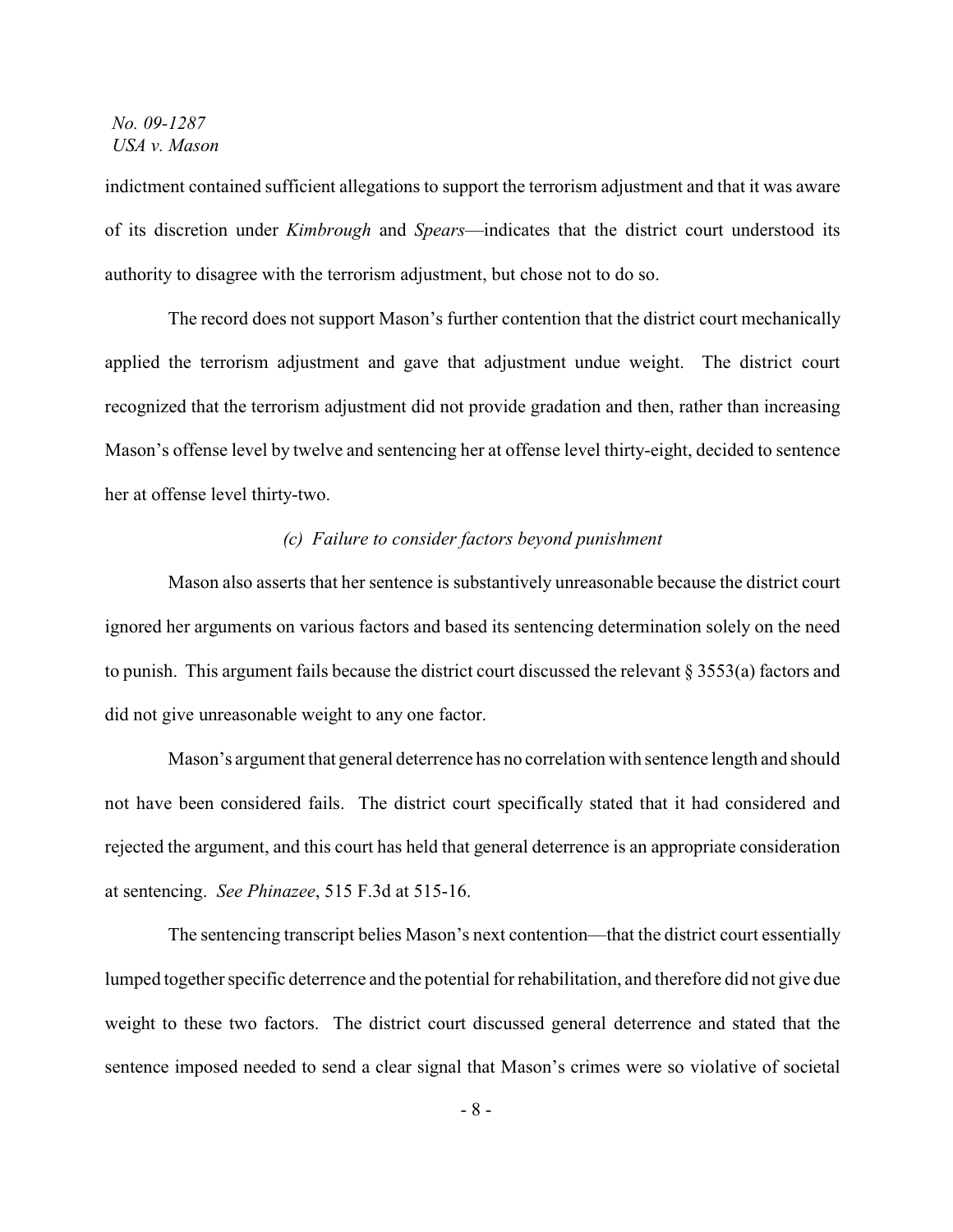norms that those convicted would be incarcerated for a substantial period of time. The district court then discussed specific deterrence and stated that it did not believe Mason's assertions that she was surprised at the scale of the MSU explosion and that she had not violated the terms of her bond by contacting other environmentalist criminals.

Mason also argues that the district court ignored her argument at sentencing that there was no need for specific deterrence because these crimes were committed while Mason was involved with one particular co-conspirator, Frank Ambrose (her ex-husband), and after these two individuals separated, neither engaged in any such illegal activity again. The district court does not appear to have addressed this argument directly in imposing the sentence. However, "district courts often (permissibly) reject defendants' sentencing arguments indirectly when they provide affirmative reasons for imposing a sentence, and we have never required district courts to respond directly to every sentencing argument." *United States v. Steeby*, 350 F. App'x 50, 52 (6th Cir. 2009). According to the PSR, Ambrose and Mason's relationship lasted from 1999 to 2006, and by concluding that Mason had contacted other environmental-activist criminals in violation of the terms of her bond in 2008, the district court seems to have implicitly rejected Mason's argument that she was not involved in any illegal behavior after she and Ambrose separated.

Finally, Mason faults the district court's reliance on testimony at sentencing that she had contacted individuals involved in criminal activity while on bond and therefore was likely to reoffend. This argument fails because the district court has authority to receive and consider a broad spectrum of information for sentencing purposes. *See* 18 U.S.C. § 3661.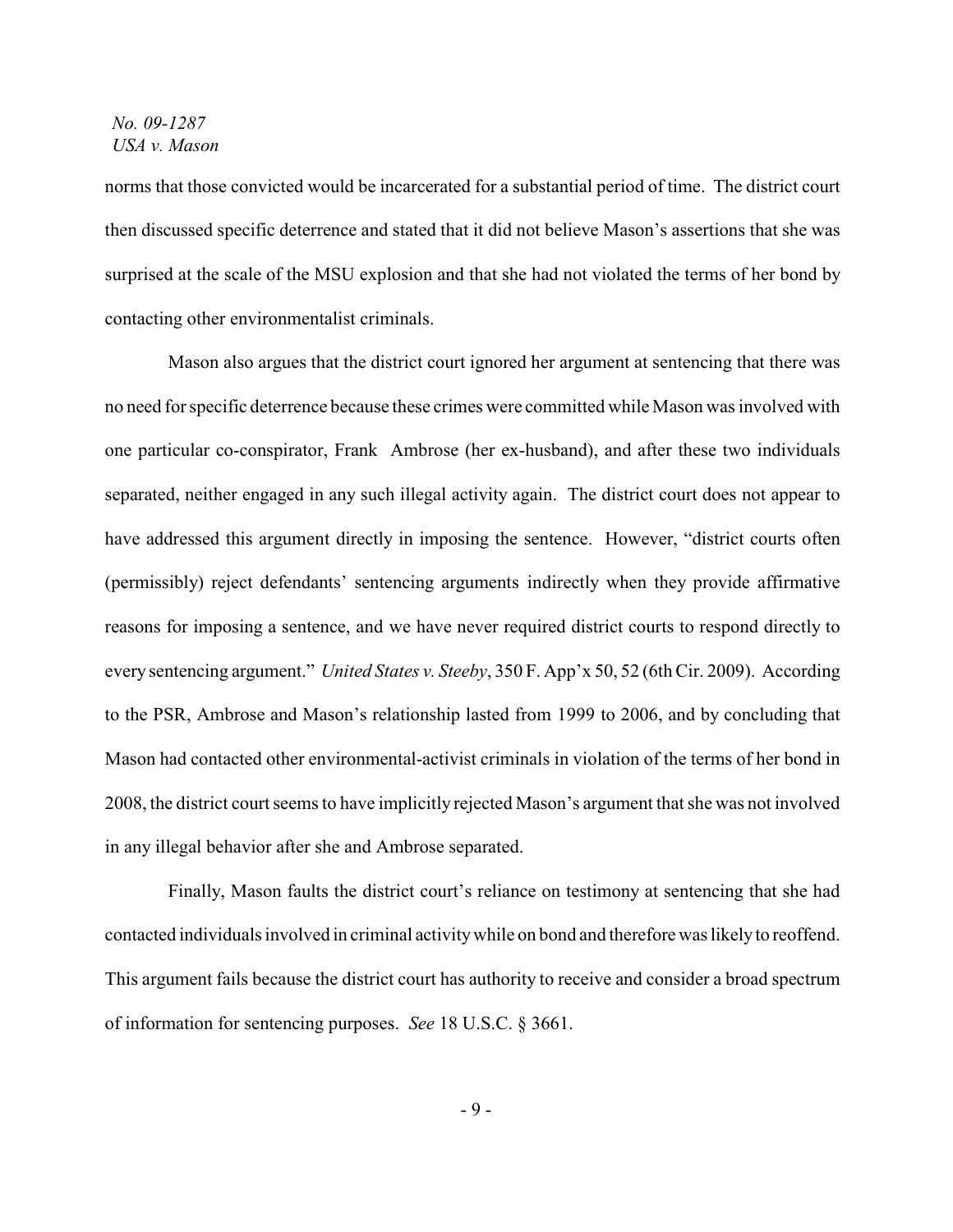For the reasons expressed above, we conclude that Mason has not overcome the presumption that her sentence is substantively reasonable.

### **B. Violation of Plea Agreement**

Mason next asserts that the government violated her plea agreement in two instances: first, at the initial sentencing hearing, and second, through its brief on appeal. Both assertions fail.

*1. Initial Sentencing*

### *(a) Standard of Review*

This court ordinarily employs de novo review in determining whether the government has violated the terms of a plea agreement. *See United States v. Quesada*, 607 F.3d 1128, 1131 (6th Cir. 2010). However, when a defendant fails to object to a purported violation at the sentencing hearing, review is for plain error. *See United States v. Swanberg*, 370 F.3d 622, 627 (6th Cir. 2004).

"When reviewing a claim under a plain error standard, this Court may only reverse if ... (1) there is an error; (2) that is plain; (3) which affected the defendant's substantial rights; and (4) that seriously affected the fairness, integrity or public reputation of the judicial proceedings.'" *Id.* at 627 (quoting *United States v. Barnes*, 278 F.3d 644, 646 (6th Cir. 2002)). "Plain error may be committed by the government as well as by the district court." *Id.*

#### *(b) Discussion*

"Plea agreements are to be enforced according to their terms." *United States v. Moncivais*, 492 F.3d 652, 662 (6th Cir. 2007) "[W]hen a plea rests in any significant degree on a promise or agreement of the prosecutor, so that it can be said to be part of the inducement or consideration, such promise must be fulfilled." *Santobello v. New York*, 404 U.S. 257, 262 (1971). "Because a defendant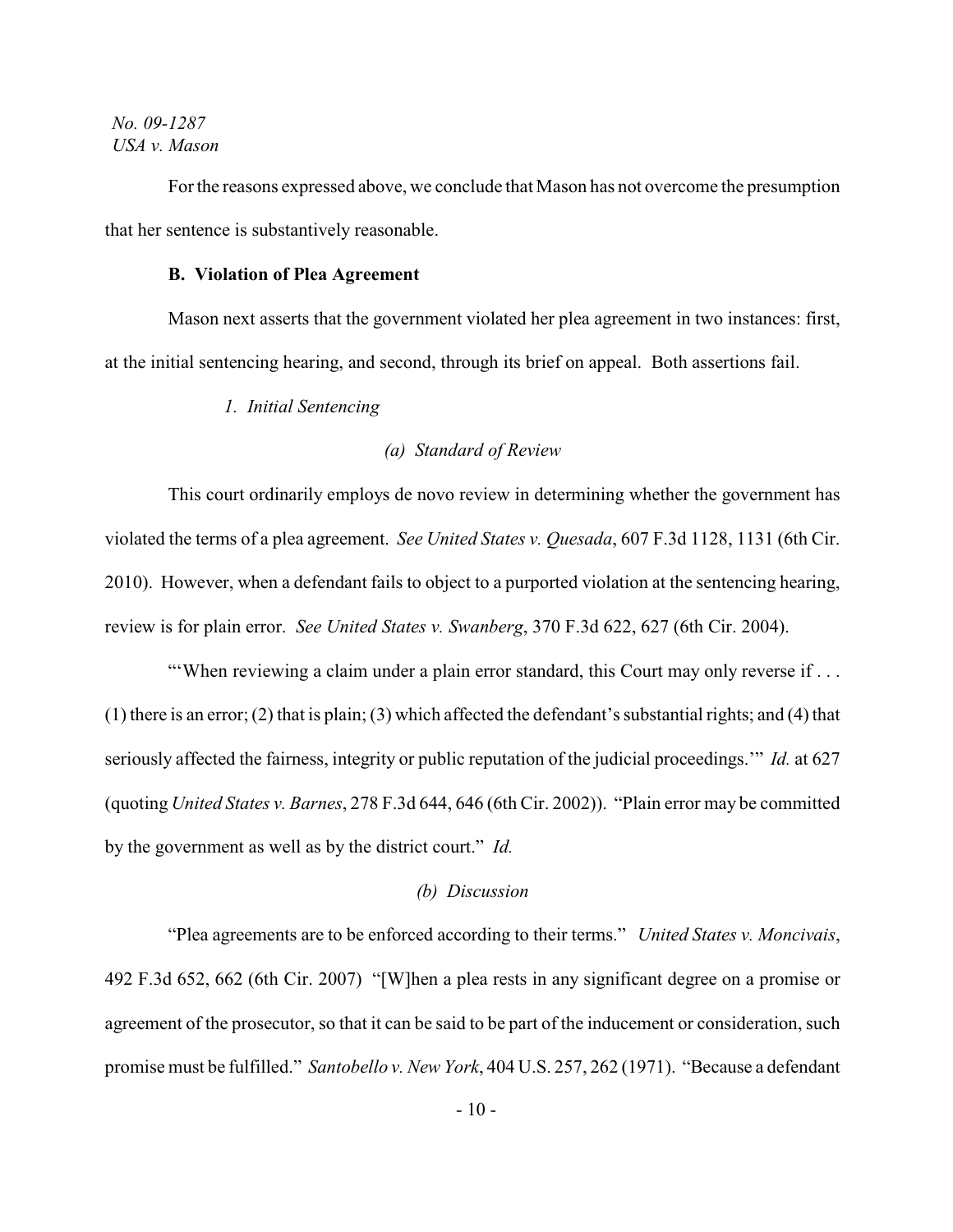obtains a plea agreement only at the expense of his constitutional rights, 'prosecutors are held to meticulous standards of performance.'" *Moncivais*, 492 F.3d at 662 (quoting *United States v. Vaval*, 404 F.3d 144, 152-53 (2d Cir. 2005)). Ambiguities in a plea agreement will be construed against the government. *Id.*

In its plea agreement with Mason, the government agreed, among other things, "not to advocate for a sentence to imprisonment of greater than 240 months." (Plea Agreement, Dist. Ct. Docket No. 101, at 12.) Mason asserts that, although the government adhered to the letter of the plea agreement and recommended a sentence of 240 months, its vigorous advocacy during the sentencing hearing violated that agreement nonetheless.

First, Mason alleges that the government advocated for a sentence in excess of 240 months by presenting evidence at the sentencing hearing of facts that the PSR and stipulations in the plea agreement had already established. In *Moncivais*, this court distinguished between "advocacy, on one hand, and providing the district court with relevant factual information, on the other hand." *Id.* at 664. The conduct in this case undoubtedly constituted advocacy, because the government was not providing any new factual information to the district court. *Cf. United States v. Mondragon*, 228 F.3d 978, 980 (9thCir. 2000) (prosecutor advocated when his comments "did not provide the district judge with any new information or correct any factual inaccuracies"). However, that fact is not dispositive because the plea agreement allowed the government to advocate for a sentence up to 240 months. Furthermore, there is evidence that advocacy was warranted in this case because Mason was seeking a sentence far below the government's lower limit of acceptability, 180 months, and pursuing a nonfrivolous, disparity-based strategy to do so. Although Mason argues that the government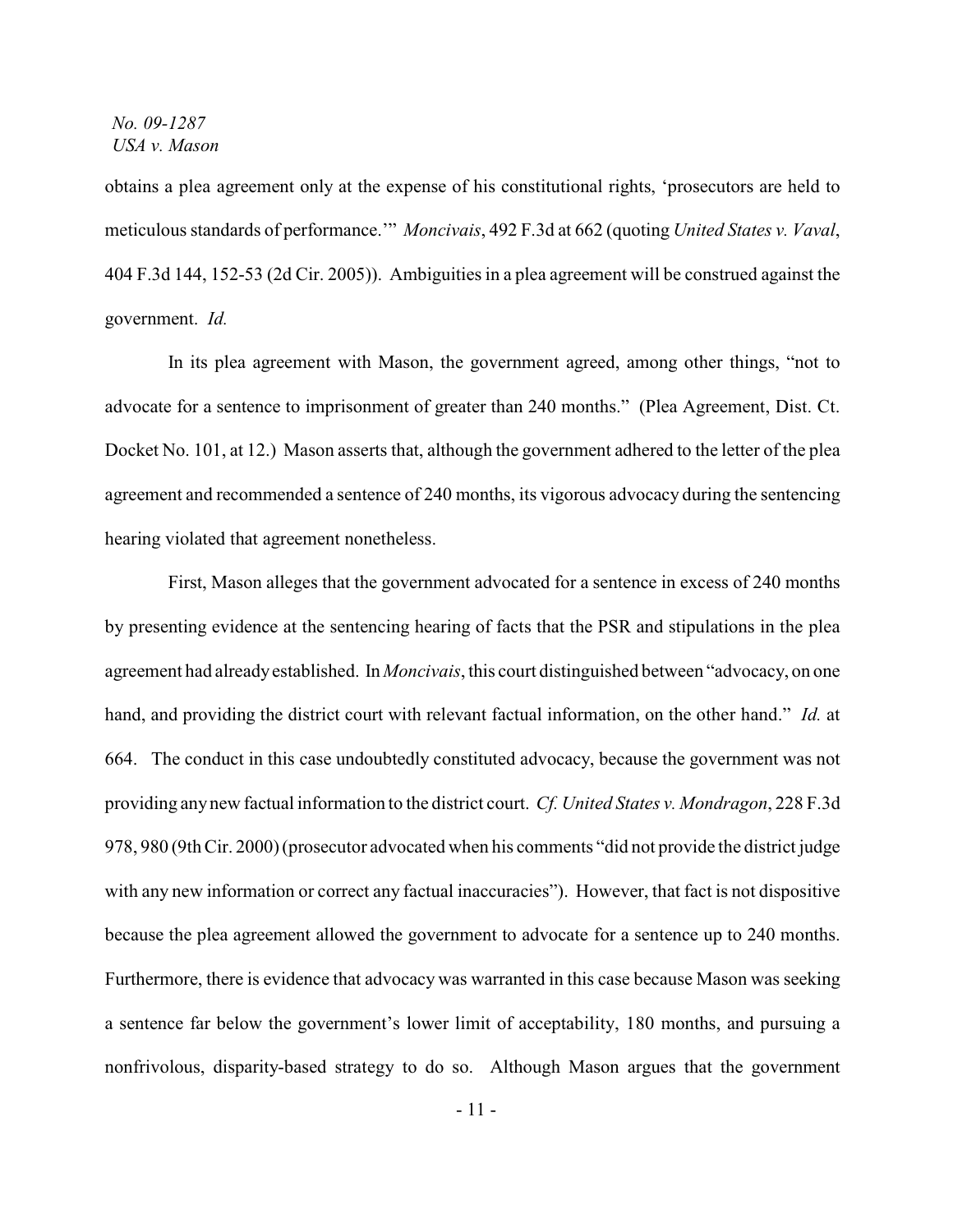presented more evidence than necessary under the circumstances to persuade the district court to meet but not exceed its target of 240 months' imprisonment, she has provided no support for this contention. Indeed, the adjusted Guidelines range that the district court ultimately settled on was 210- 262 months; at that range, it was appropriate for the government to advocate for a sentence closer to 240 months than 210 and to present evidence in support of its position.

The government's advocacy in this case did not constitute error. While some courts have concluded that the government's advocacy violated a plea agreement, those cases involved promises not to recommend a sentence at all. *See, e.g.*, *Mondragon*, 228 F.3d at 980; *United States v. Rewis*, 969 F.2d 985, 988 (11th Cir. 1992) (holding that the government breached its promise "not to recommend what sentence should be imposed" when it included in sentencing memoranda a "'diatribe' about [the defendant's] noncooperation and how noncooperation must be deterred to stave off the encroaching criminal element"). In contrast, the circumstances in this case—that the government could not advocate for more than 240 months but would not support a sentence less than 180 months, that Mason was targeting a sentence below 180 months, and that the adjusted Guidelines range encompassed sentences below 240 months—justified the government's actions.

Second, Mason contends that the government violated the plea agreement by discussing the sentencing-recommendation provision of the plea agreement in a way that, in effect, urged the district court to disregard it. Specifically she argues that, by commenting multiple times on the district court's sentencing discretion, emphasizing that its "market ethic, market motive" was in contrast with the district court's motives, emphasizing how its recommendation was "so far below" the Guidelines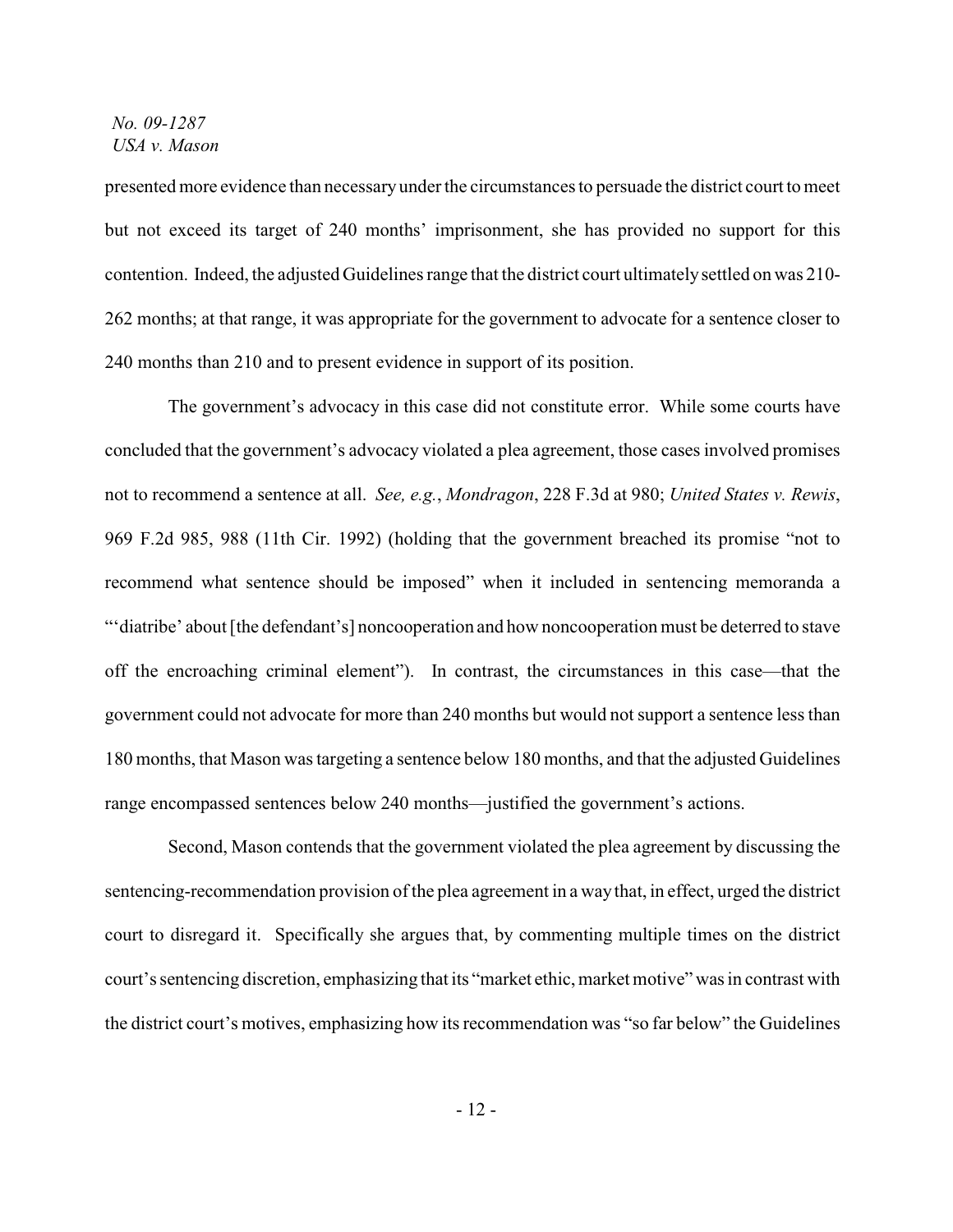range, and obliquely suggesting that Mason had violated the plea agreement, the government undermined and effectively urged the district court to disregard its sentencing recommendation.

The government is not required to support enthusiastically an agreed-upon recommendation. *United States v. Benchimol*, 471 U.S. 453, 455-56 (1985). However, satisfying plea agreement obligations "'requires more than lip service on a prosecutor's part[; Supreme Court case law] proscribes not only explicit repudiation of the government's assurances, but must in the interests of fairness be read to forbid end-runs around them.'" *Moncivais*, 492 F.3d at 662 (quoting *United States v. Saxena*, 229 F.3d 1, 6 (1st Cir. 2000)) (internal quotation marks and brackets omitted).

Mason analogizes to *United States v. Canada*, 960 F.2d 263 (1st Cir. 1992), in which the First Circuit held that the government had breached its agreement to recommend a 36-month sentence when it failed to make the recommendation explicitly, its "references to the agreement were grudging and apologetic," and it urged the district court to impose "a lengthy period of incarceration." *Id.* at 269. The *Canada* court held that the government had only "paid 'lip service' to the negotiated agreement" and that, "[w]hile a prosecutor normally need not present promised recommendations to the court with any particular degree of enthusiasm, it is improper for the prosecutor to inject material reservations about the agreement to which the government has committed itself." *Id.* at 270. The prosecutor, the court continued, "was not at liberty to cut off the government's agreement at the knees" and must "refrain[] from conspicuously undermining its agreed position." *Id.*

The prosecutor's statements in this case do not rise to the level of "inject[ing] material reservations about the agreement" found in *Canada*. Viewing the colloquy in full, we are not of the view that the government was attempting to avoid upholding its part of the bargain. This is bolstered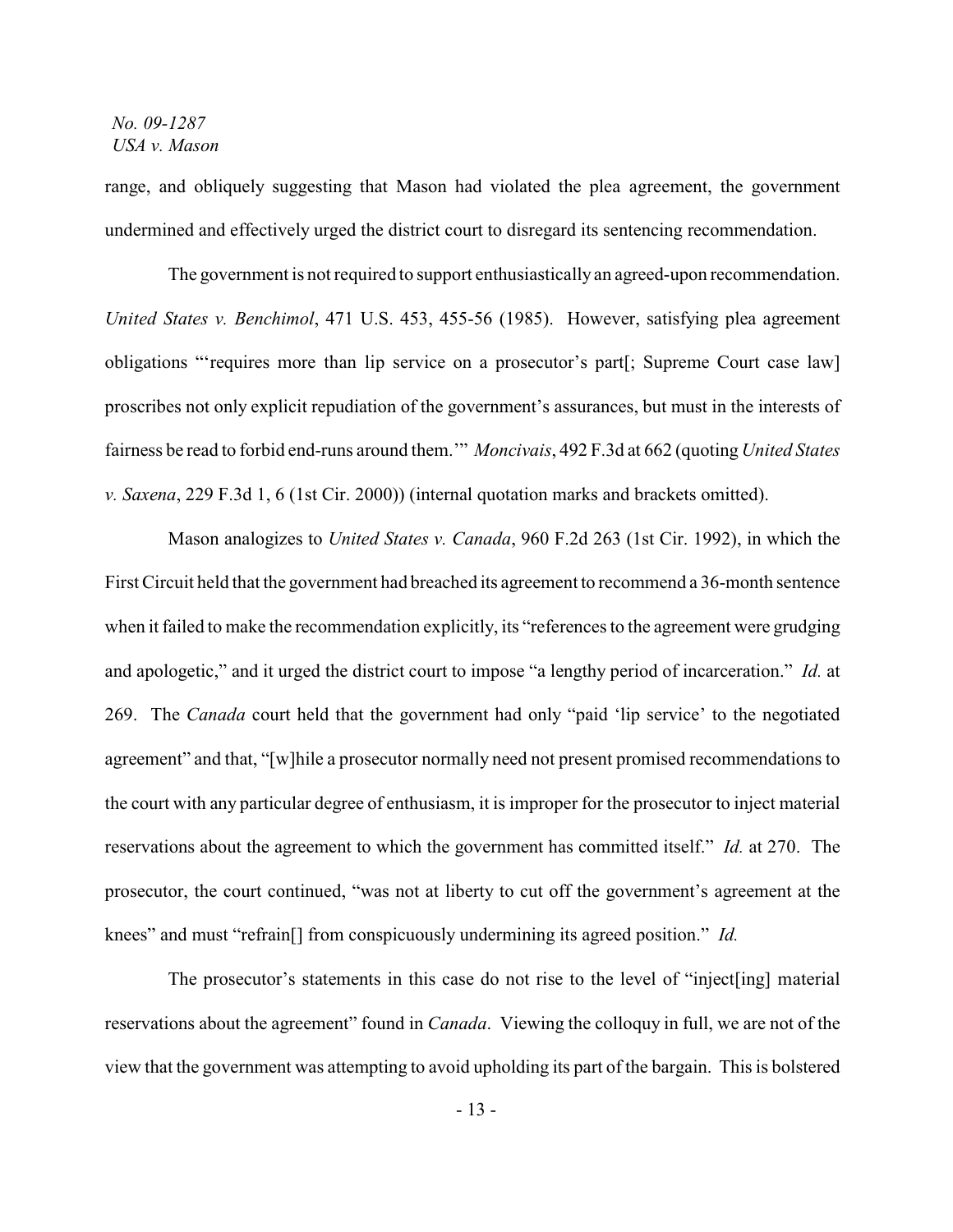by the fact that the prosecutor in Mason's case explicitly recommended 240 months, a fact that was not present in *Canada*. *Cf., e.g.*, *Barnes*, 278 F.3d at 648 (holding that the prosecutor's failure to expressly make an agreed-upon recommendation breached the plea agreement).

## *2. Appeal*

Mason also argues that the government's appellate brief, which "attempts to justify" the district court's 262-month sentence, is "in violation of the plea agreement." (Appellant Reply Br. 2.) Mason's attempt to characterize the government's defense of a sentence on appeal as "advocating for" a certain sentence necessarily fails. On appeal, the issue is not what the appropriate sentence should be, but whether the sentence was imposed in violation of law. Defending the legality of a sentence is not the same as advocating for a particular sentence. The government must be allowed to take the position that a sentence that is higher than its recommendation was nonetheless imposed in accordance with the law.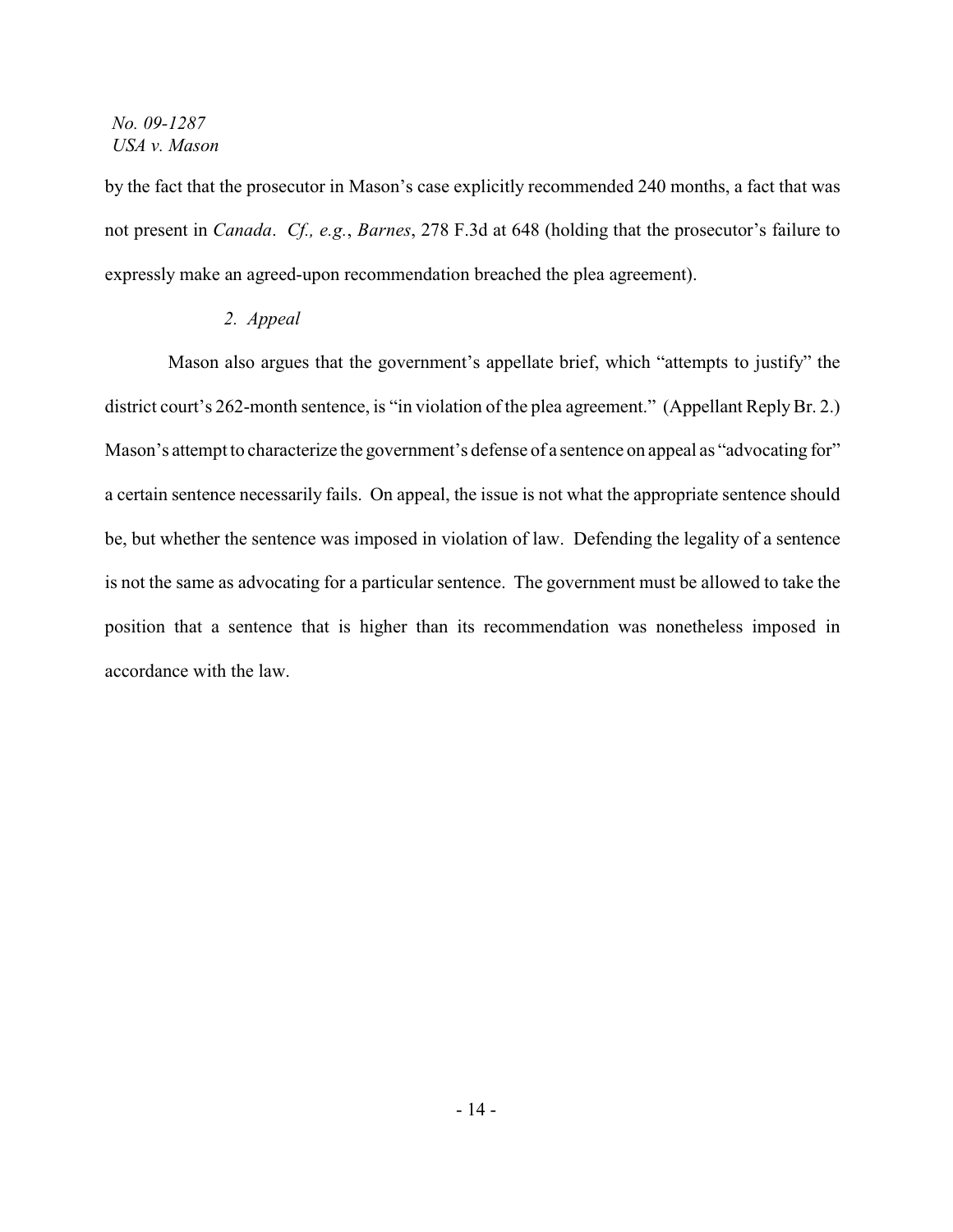#### **C. Equal Protection Claim**

The MSU fire created a substantial risk of personal injury, but did not actually cause injury. The statutory penalty for this type of arson—causing risk of injury but not actual injury—is harsher under 18 U.S.C. § 844(f), the provision governing arson of a federally funded building, than under 18 U.S.C. § 844(i), the provision governing arson of a building used in interstate commerce. Mason contends that this distinction violates equal protection, and thus that she should have been sentenced under the lesser penalties of  $\S$  844(i).

Because Mason did not object to her sentence on equal-protection grounds at the district court level, we review her claim for plain error. *See United States v. Dedman*, 527 F.3d 577, 591 (6th Cir. 2008). This court applies a rational-basis review to legislative distinctions that do not involve "a suspect classification based on race or other forbidden grounds." *United States v. Dunham*, 295 F.3d 605, 610 (6th Cir. 2002). A classification subject to rational-basis review violates equal protection if it is not rationally related to a legitimate government purpose. *See Warren v. City of Athens*, 411 F.3d 697, 710 (6th Cir. 2005).

Mason's argument fails because the difference in punishment under  $\S$  844(i) and  $\S$  844(f) is rationally related to the legitimate government interest of protecting government-funded institutions and employees of those institutions. *Cf. United States v. Batchelder*, 442 U.S. 114, 124-25 (1979) (holding that the imposition of different imprisonment terms under different, but partially overlapping, firearm-possession statutes does not violate equal protection). The arson statute is similar to other statutes that protect government property, *see, e.g.*, 18 U.S.C. §§ 641, 666, 1361, and